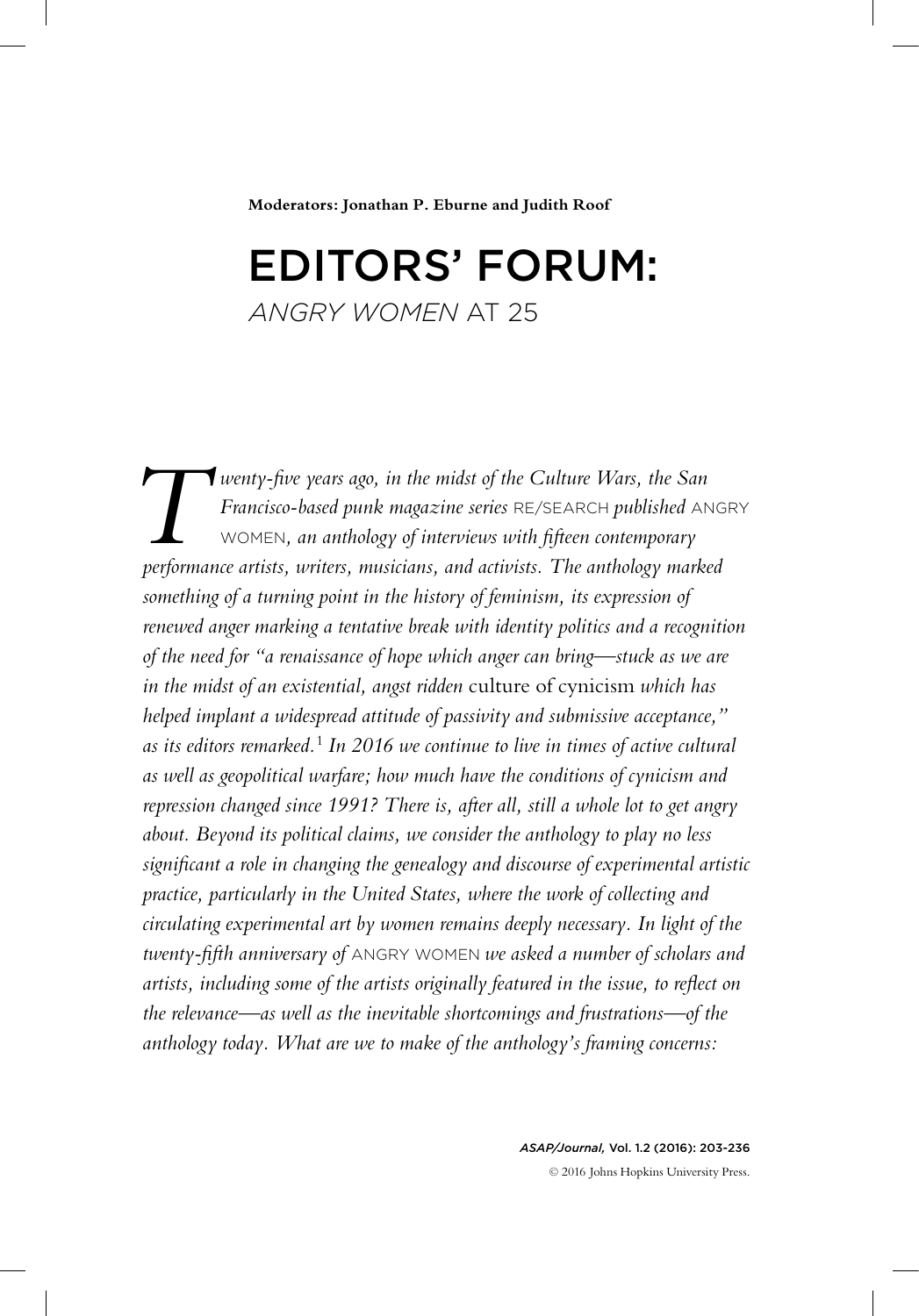*its frank, aggressive sexuality, its unapologetic recourse to myth, and its claim that "we need an electric revitalization of our life force; a reconnection to the world; a heightened conviction that we can* change life*"?*<sup>2</sup> *Into what kinds of contemporary genealogies of experimentalism do we—or should we—place the likes of* Kathy Acker, Susie Bright, Wanda Coleman, Valie Export, Karen Finley, Diamanda Galás, bell hooks, Holly Hughes, Lydia Lunch, Suzy Kerr and Dianne Malley, Linda Montano, Avital Ronell, Sapphire, Carolee Schneemann, *and* Annie Sprinkle*? And what are the continued stakes of anger in the arts of the present?*



**\_\_\_\_⁄ Notes ⁄ \_\_\_\_**

<sup>1</sup> Andrea Juno and V. Vale, introduction to *Angry Women*  (San Francisco: Re/Search, 1991), 5. <sup>2</sup> Ibid.

Figure 1. Angry Women*, edited by Andrea Juno and V. Vale.*

*ASAP*/*Journal* 200 /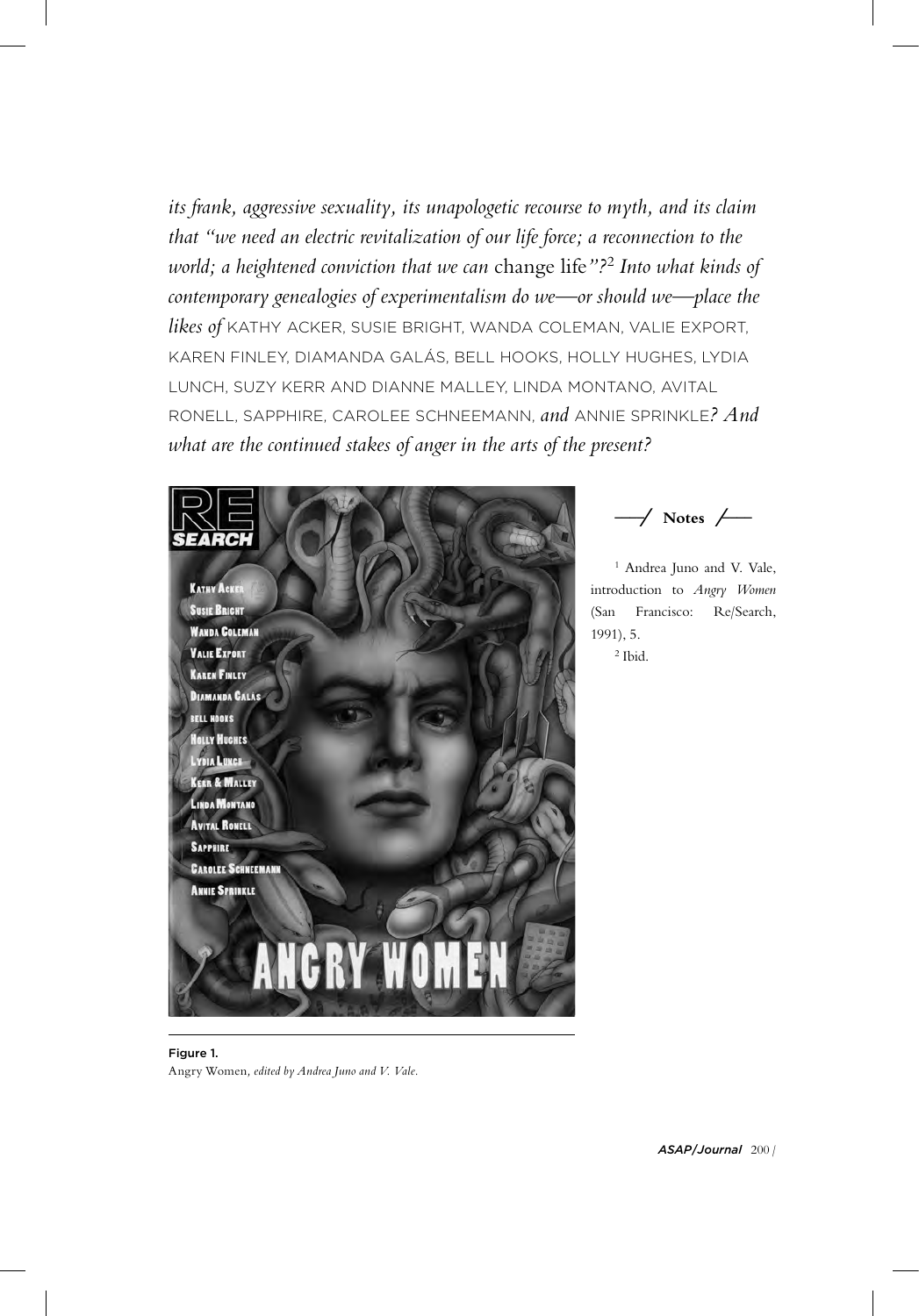## STRONG FFMALF **CHARACTER**

## Ashton Cooper

The mythical Gorgon Medusa retains a strong hold on the modern imaginary, from Sigmund Freud's contention that her tale was the ultimate illustration of castration anxiety, to Hélène Cixous's poststructuralist positioning of her threat to phallogocentrism, and to Medusa's Revenge, a short-lived second-wave lesbian theater company.<sup>1</sup>

When Perseus cuts off Medusa's petrifying head, he effectively transforms her into an image he can then use as a weapon for his own ends. He therefore doubly removes the power of the monster, bringing about not just her death

but also the postmortem control and manipulation of her image. The myth thus becomes a striking metaphor for how powerful and instrumental images of women can be in the very oppression of women.

And so there is the premortem Medusa meeting our eyes on the cover of Re/Search's 1991 early Riot Grrrl compendium *Angry Women*, a volume that gathers together sixteen interviews with women who, at the very least, have taken charge of their own representations. Here, Medusa is still vibrant, still

commanding her own powerfully deadly image, a potent symbol for the women the collection presents. If Cixous urged women to write their own stories, then these artists and writers have devoted themselves to creating unflinching images of the female body on their own terms.

Carolee Schneemann's interview in *Angry Women* outlines a corporeal methodology for depicting the female body, which Schneemann herself began using in the early 1960s and which remains useful up to the present. In

## *"*

*When Perseus cuts off Medusa's petrifying head, he effectively transforms her into an image he can then use as a weapon for his own ends. "*

> her artwork and writing, Schneemann images herself and the female form with an emphasis on physicality and the specificity of a body's lived experience. She uses blood, bodily fluids, and yonic interior spaces to stress really *feeling* the body at the same time that she creates representations of it. She conflates paint and blood—the material that makes images with the material that makes bodies. "I am both image maker and image," Schneemann says.<sup>2</sup>

> Apart from her artwork, a key facet of Schneemann's practice is her refashioning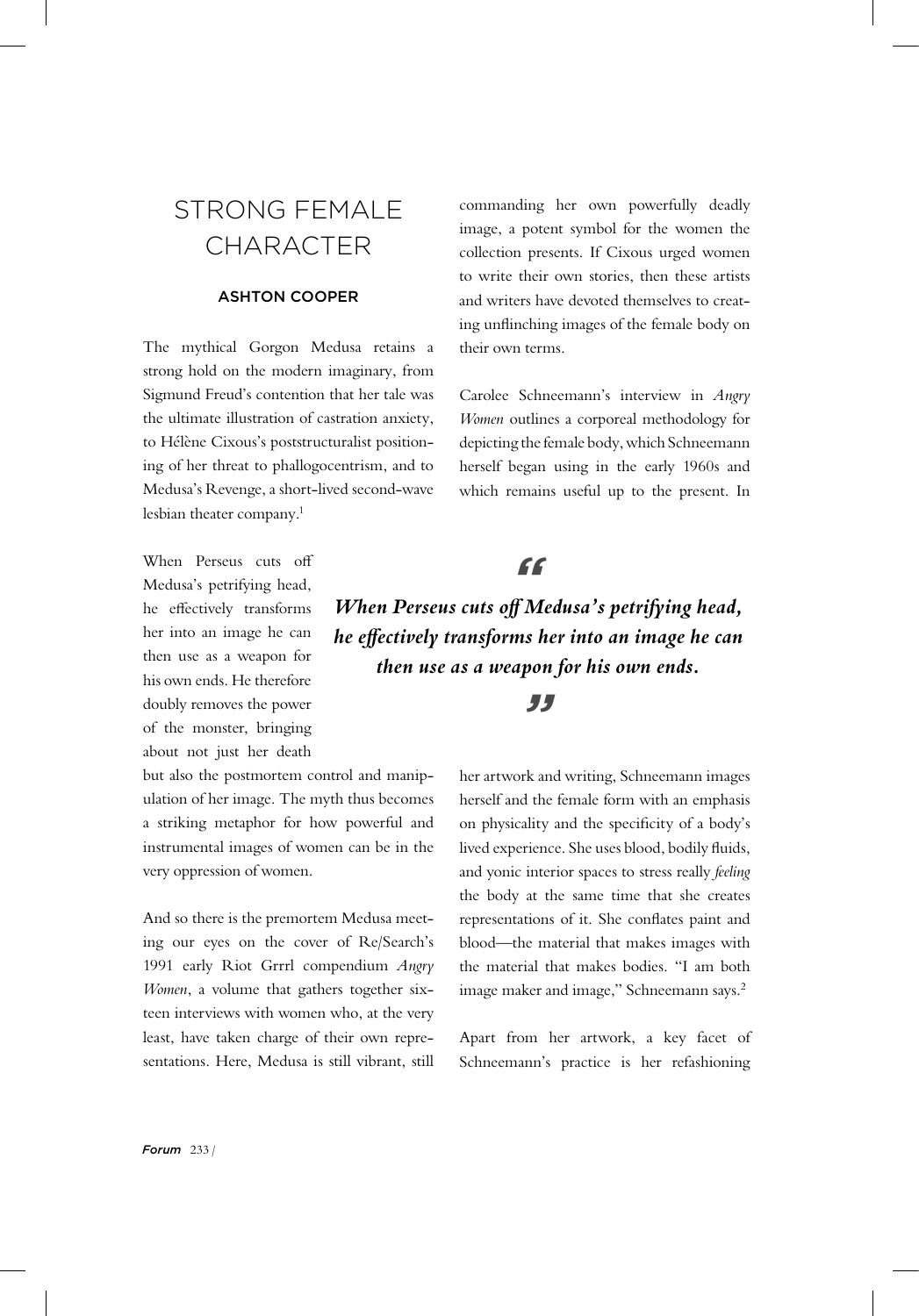of our understanding of ancient art, something she does often in interviews and in her writing. Schneemann goes beyond the Second-Wave turn to herstory, which uncovers and glorifies female historical figures; she instead rewrites history so that our foremothers become women depicting themselves. "I assume those ancient 'goddess' figurines were made by women," she says in *Angry Women*. 3 Another historical revision is her contention that those smeary red hands pressed on cave walls are actually made with menstrual blood. "Complex electronic measurements have confirmed that the patterns of handprints in Paleolithic caves were made by women (probably using menstrual blood)," she wrote last year.<sup>4</sup> Complex electronic measurements aside, her reclaiming and rewriting of history recontextualizes reified concepts—"fertility" figures and the first art made by "man"—as images made of and by women. How can this change our conception of history? How can this change our conception of our origins and ourselves?

Schneemann's most transformative work for me is "Interior Scroll." In *Angry Women*, she describes it: "In one performance, 'Interior Scroll,' [1975] I stood naked in front of the audience, extracted a paper scroll from my vagina and read a text on 'Vulvic Space' about the abstraction of the female body and its loss of meanings."<sup>5</sup> The abstraction she refers to is precisely why it is so important to reclaim "fertility goddesses," even metaphorically. In emphasizing the specificity of the body, Schneemann asks us to think about *who*

is making the art and, beyond that, the sociopolitical context in which they existed.

"I mistrust intensely whatever you might call your 'own life' because whatever it is, it might already be colonized by principles and aesthetic ideals that society offers you," she says in *Angry Women*. "So my work has to do with cutting through the idealized (mostly male) mythology of the 'abstracted self' or the 'invented self.'"6 Her insistence on difficult, unwieldy, messy, body fluid-covered images of women and all their cavities is an effort to render that abstracted female self material. In the current moment, when we are confronted again and again with sanitized Images of Women packaged as "feminism," these images retain every bit of their intensity and function as important historical touchstones.

Hollywood has hosted the rise of the Strong Female Character<sup>7</sup> who, in all her weapon-slinging glory, is packaged as the heir apparent to the insubordinate, angry, and riotprone facets of the Second- and Third-Wave fight. A closer look, however, reveals that these characters are stripped of their radicality by being inserted into masculinist monomythic frameworks.

The *Hunger Games* saga, for example, centers on protagonist and Strong Female Character du jour Katniss Everdeen. The trilogy ends with a return to a rural, warmly lit, and softly focused scene in which the heroine is married, wearing a sundress, and holding a baby in her arms. Safe and sanitized hetero-motherhood is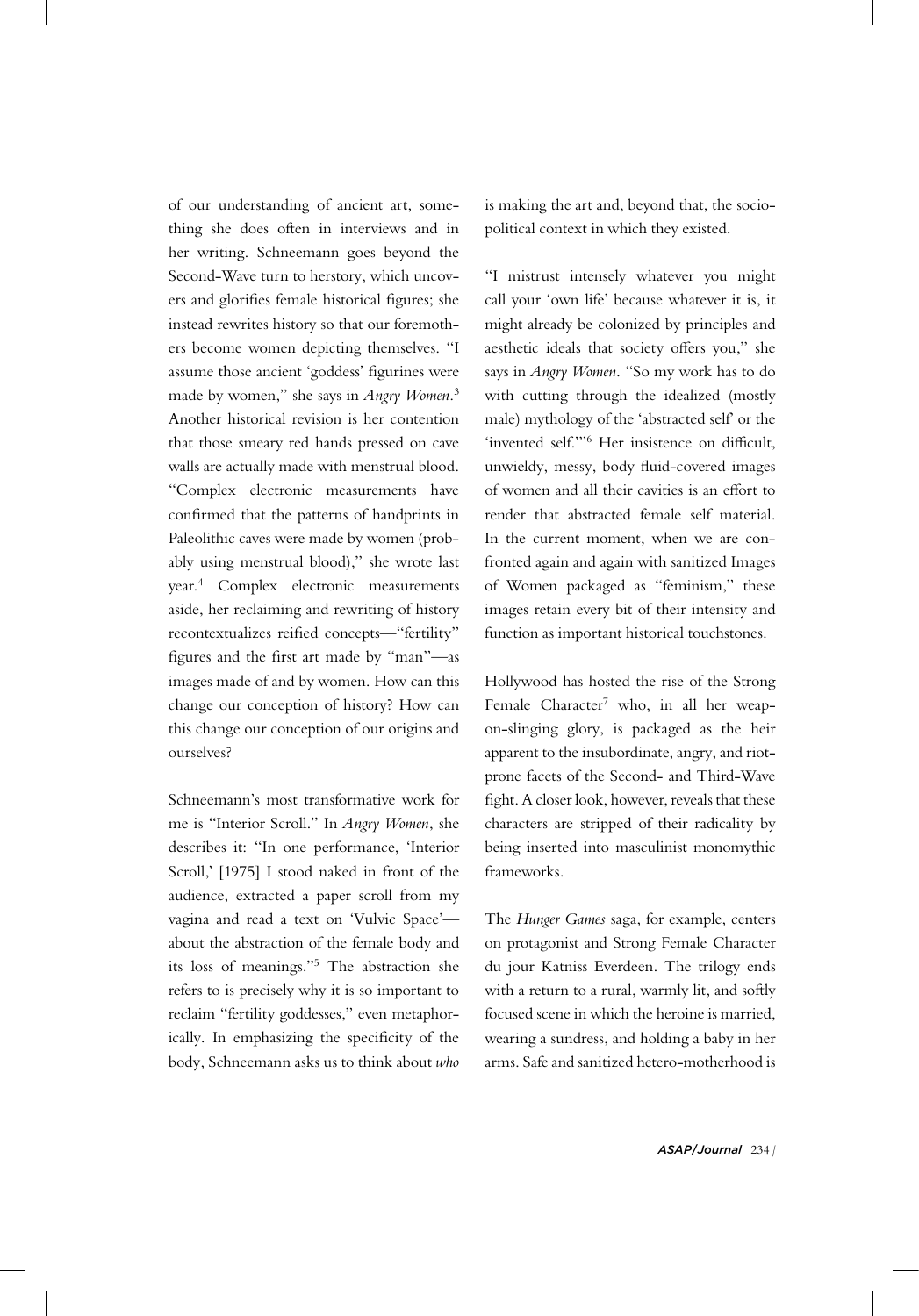deemed the appropriate ending for a woman previously presented as the badass leader of a political rebellion. The market success of the series has no doubt been responsible for the proliferation of female protagonists in a number of new action films. The most notable perhaps is Rey, the successor to Luke Skywalker in J.J. Abrams's new *Star Wars* sequel. Following the logic and the plot of the inaugural *Star Wars* film, however, this new episode merely inserts a female character into a familiar patriarchal story line.

The *Star Wars* films are born out of Joseph Campbell's hero theory, which posits that much timeworn mythology follows a similar narrative: "A hero ventures forth from the world of common day into a region of supernatural wonder: fabulous forces are there encountered and a decisive victory is won: the hero comes back from this mysterious adventure with the power to bestow boons on his fellow man."<sup>8</sup> Campbell's theory (and by extension the big screen depictions of female action heroines we are seeing) is a dead ringer for Schneemann's description of "the idealized (Mostly male) mythology of the 'abstracted self' or the 'invented self." These abstracted women are not radical. There is no liberation in simply assimilating a woman into a system that has long oppressed her. Medusa loses her seditious power when she is stripped of the control of her own image and it is co-opted for the purposes of Perseus-as-patriarchy.

Beyond the films themselves, feminist polemic has become a marketing technique to sell action figures to mothers and daughters, as made evident in a recent Wal-Mart commercial in which a little girl says that Princess Leia doesn't need anyone to rescue her because "she's a modern empowered woman unfettered by the antiquated gender roles of a bygone era."9 Here she is again: what I'd term the Strong Feminist Character, making us forget that "old" problems (reproductive rights, objectification, equal pay) are far from solved.

And this is not a new issue—for decades, feminists have taken issue with the supposed radicality of a multitude of action heroines (Princess Leia, Wonder Woman, *Alien*'s Ellen Ripley, etc.). "We live in a culture of oblivion that perpetrates a kind of self-induced denial in which the meaning of the recent past is continually lost or distorted . . . much like feminist history was always lost or distorted," Schneemann says in *Angry Women*. <sup>10</sup> It is precisely because these characters and narratives are perpetuated—and therefore these critiques must be made again and again—that *Angry Women* and the Medusa myth are so important as references for young generations looking to educate themselves on feminist history and find methodologies for creating their own representations.

"I am experiencing retroactive cautions given the degree of glamour, economic reward, and current cultural embrace of many things feminist which lack rigor, radicalization, and resistance," Schneemann writes this past year in the *ARTnews* "Women in the Art World" issue.<sup>11</sup>